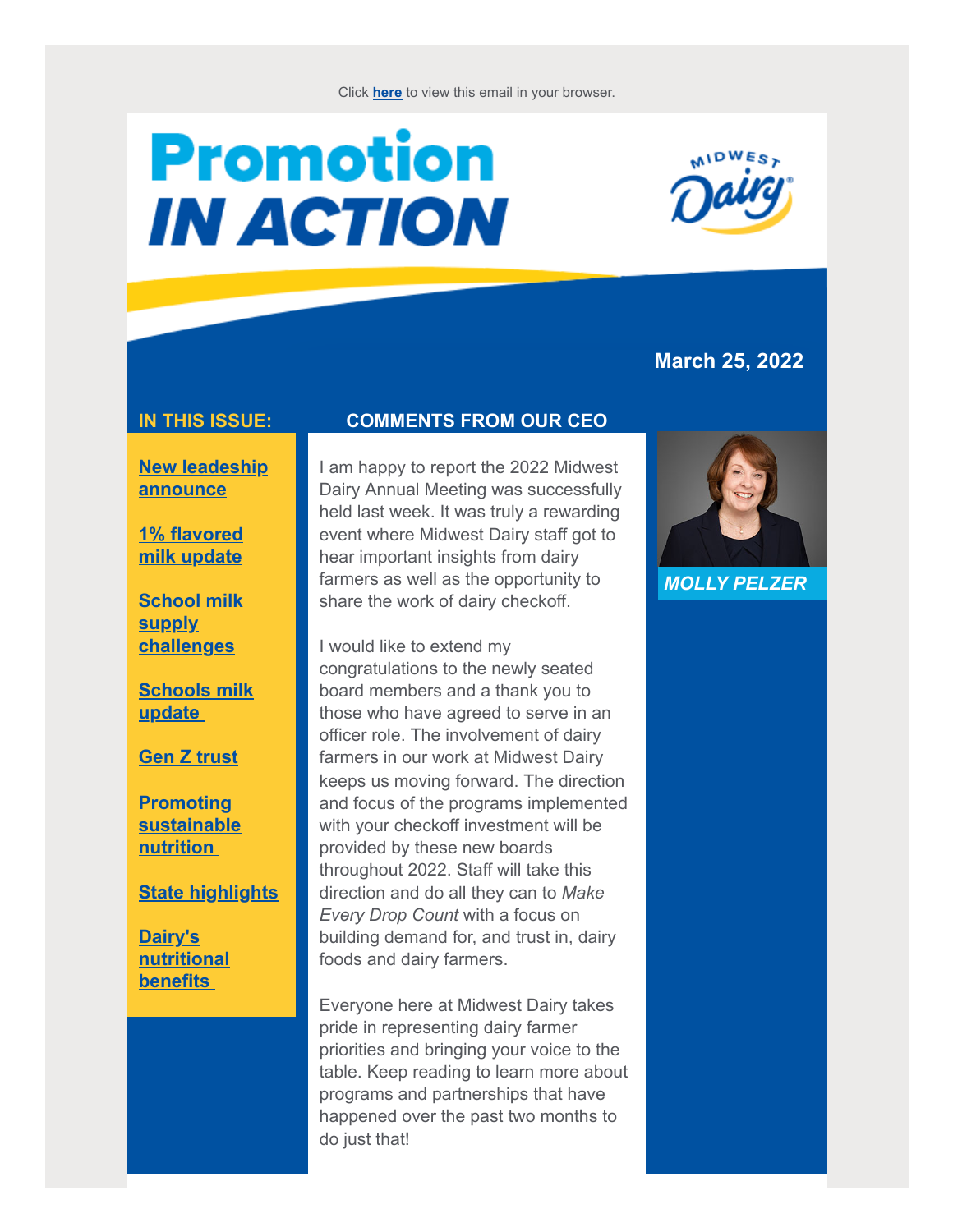# <span id="page-1-0"></span>**Midwest Dairy elects new leadership**



During the 2022 Annual Meeting held last week Allen Merrill from Parker, South Dakota, was re-elected as chair of Midwest Dairy. Elections for the Corporate board officer team were also held. Charles Krause, Buffalo, Minnesota, was re-elected as first vice chair; Dan Hotvedt, Decorah, Iowa, was re-elected as second vice chair; Rita Young, Plainview, Minnesota, was newly elected as secretary and Barb Liebenstein, Dundas, Minnesota, was re-elected as treasurer.

New members elected by their divisions to the Midwest Dairy Corporate board include:

- Jonna Schutte Iowa
- Shirley Hulinsky Minnesota
- Joyce Racicky Nebraska
- Lilah Krebs North Dakota
- Marv Post South Dakota

**[Click here](http://links.midwestdairy.com/c/7/eyJhaSI6MTA2Njk3NjIsImUiOiJwaWFfYWxsX3N0YXRlc0BtaWR3ZXN0ZGFpcnkuY29tIiwicmkiOiJjb250YWN0LTNiZmRiMDA2YTBmNzQwZTk5OTViNzQxMjE3NTliYmQ2LWJiZjRhZDFkNGExYTQ0YTE5MjEyNWM4YzJmMDAyNDhjIiwicnEiOiIwMi1iMjIwODQtZWI2YmUxZWI1OWE4NDkyNDlkMzIxMGE2MGU2ODE4MWQiLCJwaCI6bnVsbCwibSI6dHJ1ZSwidWkiOiIyIiwidW4iOiJMZWFkZXJzaGlwIiwidSI6Imh0dHBzOi8vd3d3Lm1pZHdlc3RkYWlyeS5jb20vbWlkd2VzdC1kYWlyeS1lbGVjdHMtbmV3LWxlYWRlcnNoaXAvP2ZiY2xpZD1Jd0FSMm1BU1ktNDdtU0EySHZQeDlPQkFFNkNMMjlOS3JFUC1OZ3N1dEVIWVR3d1B3SllBVHZ1RGNuUnNBJl9jbGRlZT1jR2xoWDJGc2JGOXpkR0YwWlhOQWJXbGtkMlZ6ZEdSaGFYSjVMbU52YlElM2QlM2QmcmVjaXBpZW50aWQ9Y29udGFjdC0zYmZkYjAwNmEwZjc0MGU5OTk1Yjc0MTIxNzU5YmJkNi1iYmY0YWQxZDRhMWE0NGExOTIxMjVjOGMyZjAwMjQ4YyZlc2lkPWU5OWI4OWJlLWI1YWItZWMxMS05ODNmLTAwMGQzYTEwMjg0ZCJ9/q9W_DgRdQMQLQ40Wn9HNzg)** to find the newly elected division board officers and new division board members.

# <span id="page-1-1"></span>**1% flavored milk back in school meals**

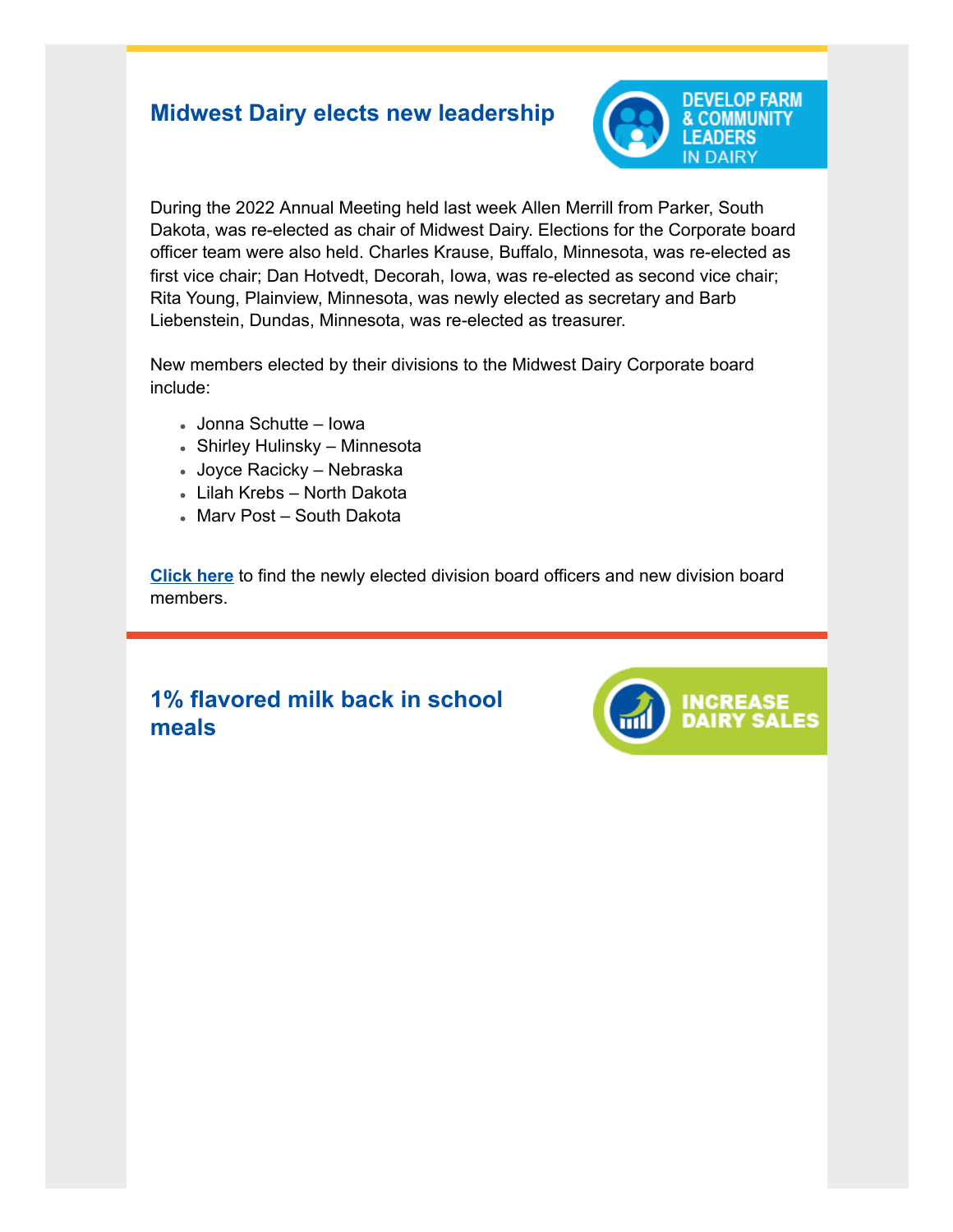The USDA Food and Nutrition Service (FNS) announced last month that low-fat flavored milk can be offered in all schools during school years 2022-23 and 2023- 24.

The provisions, including the ability to offer low-fat flavored milk, apply to the National School Lunch Program, the School Breakfast Program, the Child and Adult Care Food Program, and the Special Milk Program. For consistency, the lowfat flavored milk option will be extended to competitive beverages for sale on the school campus during the school day. Because surveys have shown students prefer low-fat flavored milk to fat-free flavored milk, this regulation is expected to increase school milk consumption and could increase participation rates in the school meal programs. Both of those impacts would be positive for students' nutritional intakes and would also expand the demand for milk.

FNS is working on a new proposed rule that will enact "long-term nutrition standards – based on the newest [Dietary Guidelines for Americans] and extensive input from a wide range of partners …" FNS expects to publish the proposed rule in the fall of 2022. NDC will monitor and submit public comments as appropriate.

## <span id="page-2-0"></span>**Midwest Dairy staff speaks to recent school milk supply challenges**



Recent school milk supply challenges have been a hot topic across the United States, but checkoff and Midwest Dairy's efforts to ease issues aren't going unnoticed. Progressive Dairy spoke to these challenges and quoted Midwest Dairy's Julie Mattson Ostrow, registers dietitian and Vice President of Dairy Experience, who has been at the forefront of supply chain issues across our 10-state region. "One of the biggest things farmers should know is: We work very hard as relationship builders and the convener that brings people together," Mattson Ostrow said. "And while it may seem obvious these different entities are connected and talking, that isn't always the case. I'm proud to say Midwest Dairy makes sure we have relationships with our departments of education and agriculture and other agencies where we can distribute information across the board." Read the full story **[here](http://links.midwestdairy.com/c/7/eyJhaSI6MTA2Njk3NjIsImUiOiJwaWFfYWxsX3N0YXRlc0BtaWR3ZXN0ZGFpcnkuY29tIiwicmkiOiJjb250YWN0LTNiZmRiMDA2YTBmNzQwZTk5OTViNzQxMjE3NTliYmQ2LWJiZjRhZDFkNGExYTQ0YTE5MjEyNWM4YzJmMDAyNDhjIiwicnEiOiIwMi1iMjIwODQtZWI2YmUxZWI1OWE4NDkyNDlkMzIxMGE2MGU2ODE4MWQiLCJwaCI6bnVsbCwibSI6dHJ1ZSwidWkiOiIzIiwidW4iOiIxJTI1IiwidSI6Imh0dHBzOi8vd3d3LnByb2dyZXNzaXZlZGFpcnkuY29tL25ld3Mvb3JnYW5pemF0aW9ucy9jaGVja29mZi13YXRjaC1jaGVja29mZi10ZWFtcy1zdXBwb3J0LXNjaG9vbHMtYW1pZC1zdXBwbHktY2hhaW4tY2hhbGxlbmdlcz9fY2xkZWU9Y0dsaFgyRnNiRjl6ZEdGMFpYTkFiV2xrZDJWemRHUmhhWEo1TG1OdmJRJTNkJTNkJnJlY2lwaWVudGlkPWNvbnRhY3QtM2JmZGIwMDZhMGY3NDBlOTk5NWI3NDEyMTc1OWJiZDYtYmJmNGFkMWQ0YTFhNDRhMTkyMTI1YzhjMmYwMDI0OGMmZXNpZD1lOTliODliZS1iNWFiLWVjMTEtOTgzZi0wMDBkM2ExMDI4NGQifQ/Kmx0Yt5Nz2ivoR2tWTkUPQ)**.



<span id="page-2-1"></span>**Schools milk update**

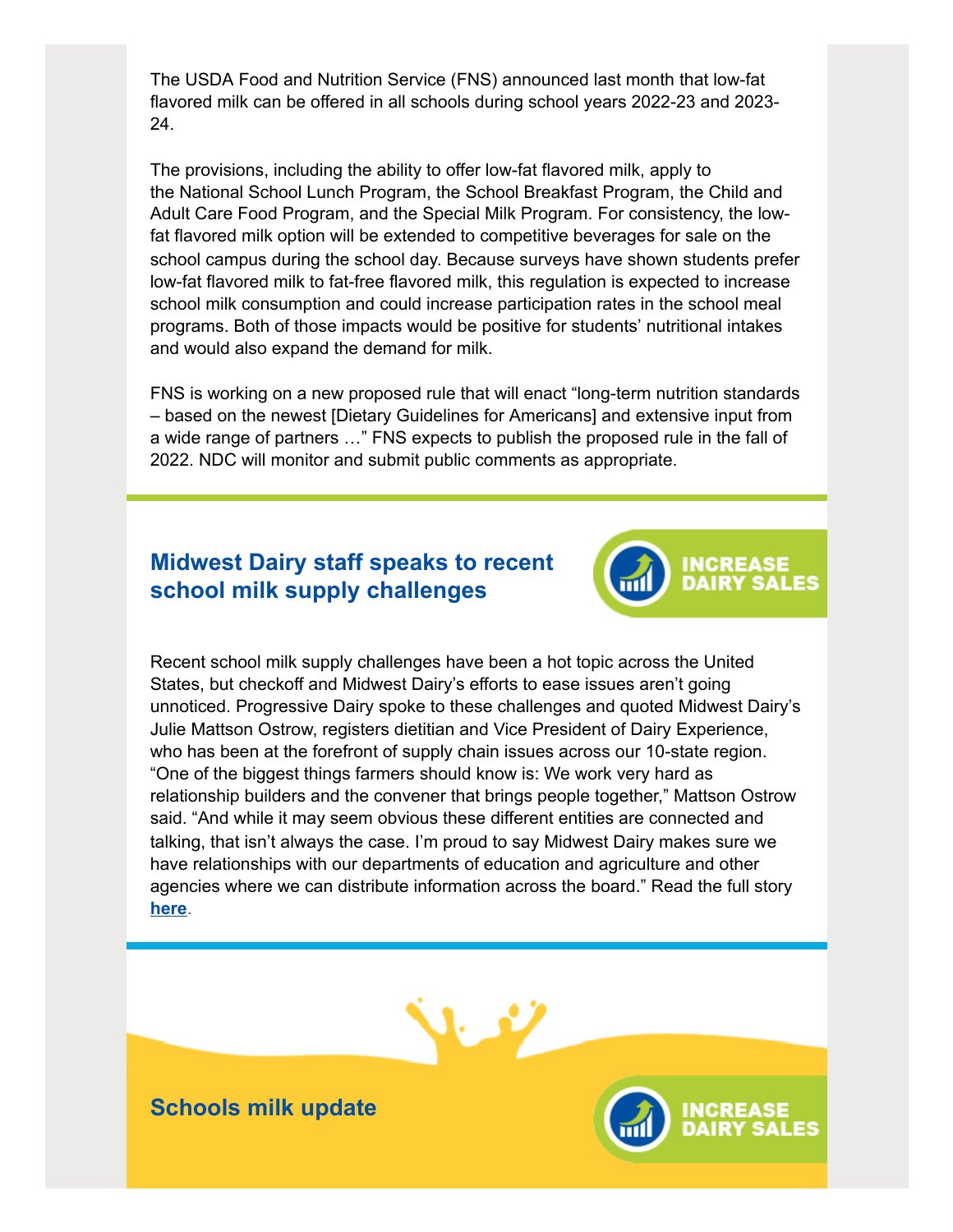### **Dairy volume in school meal programs**

School feeding programs are an important sales channel for dairy and a critical pathway to help students meet their nutritional needs. Consider this:

- Milk is required to be offered with every meal.
- Yogurt and cheese are good sources of protein and can be offered as meat alternatives within the meal pattern.
- Every day 30 million children participate in the school lunch program and 15 million participate in the school breakfast program.
- School meals are vital to helping students receive all the nutrients they need and therefore close the dairy gap.
- Most school-aged children fall short of the recommended three servings of dairy a day and miss out on three nutrients of public health concern: calcium, vitamin D and potassium. All are needed for adequate growth and development.
- Low-income students receive about 3/4 of their dairy milk consumption from school meal programs.
- About 2/3 of school lunch participants consumed milk at the meal compared to only 23% of students who did not participate in the school lunch program.

Two years ago, in March 2020, the pandemic resulted in school closures and decreased access to school meals. As a result, we saw a decrease in dairy volume through the school channel. As schools across the country return to pre-pandemic levels, it's anticipated that dairy volume will be restored as well.

#### **Supporting the next generation of milk drinkers**

To address the decline in school milk volumes last year, DMI launched federationwide School Milk Revitalization pilot projects to measure the impact on consumption, operation, and the supply chain.

Midwest Dairy was awarded two single-serve, shelf-stable pilot projects. One project uses an 8 oz. Tetra box (brick packaging) and the other using a plastic, resealable container. On March 14, 2022, the brick package pilot launched in 5 schools in Minnesota School District 622 (North St. Paul, Maplewood and Oakdale) and will run through the remainder of the school year. Results are anticipated by the start of the 2022-23 school year. The second pilot, featuring the plastic bottle, is temporarily on hold until we can confirm a school district is able to take on the project. We're aiming for a decision by May 1 with a launch at the start of the 2022-23 school year.

Shelf-stable milk is real milk, specifically packaged to maintain its quality for up to 10 months without refrigeration and is processed using ultra-high temperatures for a few seconds. Aseptic packaging is used to seal in the freshness, taste and protect the vitamins and minerals. Unopened, cartons can stay fresh stored at room temperature without reducing product quality. Once opened, the milk must be refrigerated and used within 7 days.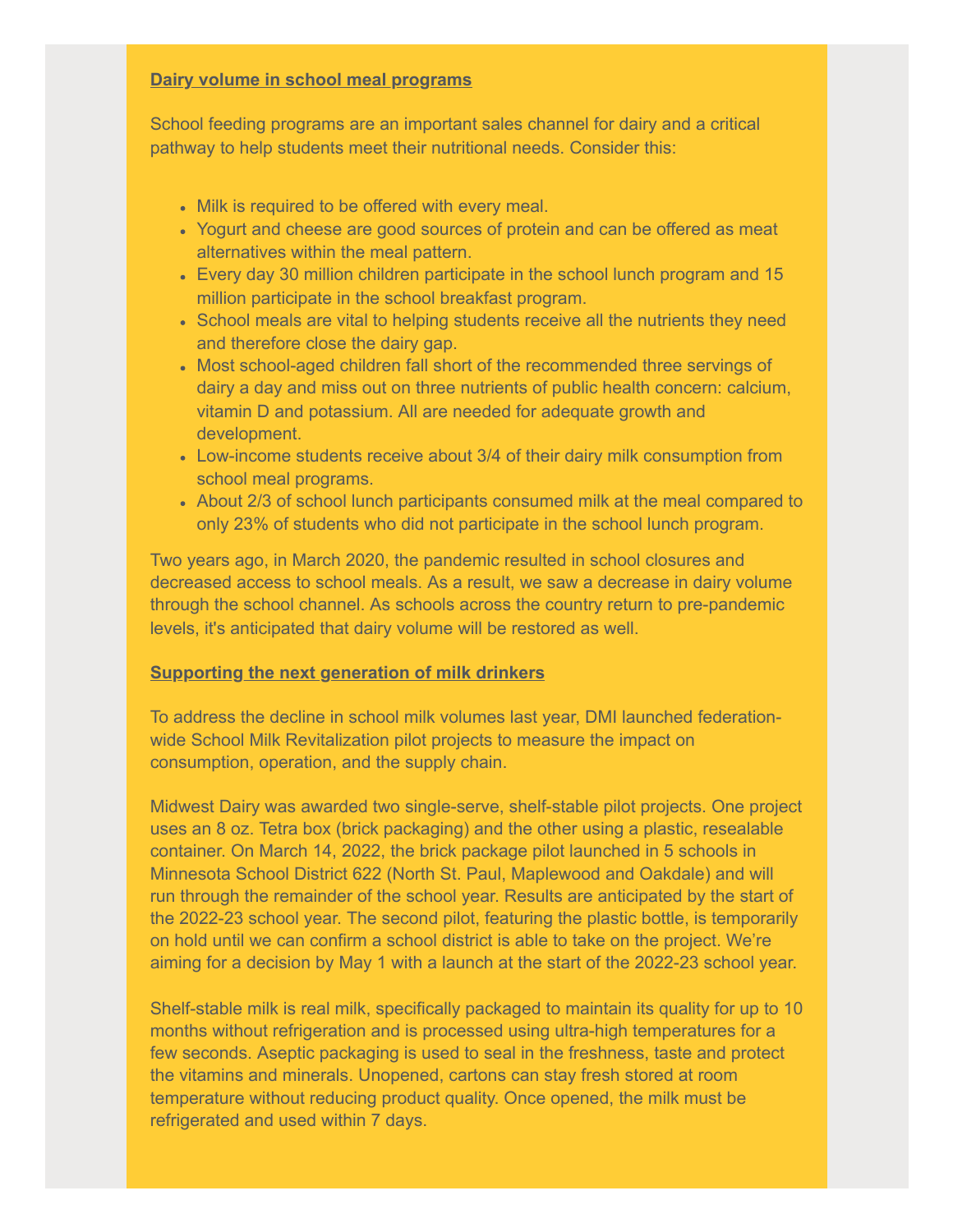

# <span id="page-4-0"></span>**Building trust in dairy through Gen Z**



## **Growing trust and relevancy with Gen Z through TikTok**

Capturing the attention of Gen Z (ages 10-25) is a large focus for dairy checkoff because this next generation of consumers makes up 20% of the current U.S. population, has \$100 billion in spending power and can determine growth of dairy in the next decade. It's important that we understand Gen Z so that we reach them with the right messages in the right places.

TikTok is one of the fastest-growing social media apps and one of the most loved platforms of Gen Z. That's why Midwest Dairy partnered with DMI to boost the Reset Yourself with Dairy campaign on TikTok during this past holiday season (Nov – Dec 2021). The results are in, and during that time, over 16.8 million users of TikTok in the Midwest engaged with our content, 4.8 million more than our targeted goal. Through this pilot, we learned more about what works best to improve dairy's perception and relevancy with Gen Z and ultimately increase purchase intent of dairy. This will also help us continue connecting with this audience on the TikTok platform throughout 2022.

## **Minnesota Ag in the Classroom & Vikings successfully collaborate to build youth trust**

For the second year in a row, Midwest Dairy was able to use one of our Fuel Up to Play 60 Player virtual visits to support the Minnesota Ag in the Classroom (MAITC) Farm and Book week held February 14-18. Dalvin Tomlinson, defensive tackle for the Minnesota Vikings, read the book "From Milk to Cheese" from the Who Made my Lunch series by Bridget Heos. Dalvin was by far the most popular reader with 147 classrooms attending to reach 3,675 students. After the reading, 12 classrooms were chosen to ask him questions. The whole week totaled 209 classrooms participating, reaching 4,434 students. Dalvin also shared his farm tour experience at Square Deal Dairy and encouraged the classrooms to watch the YouTube video. Midwest Dairy has found MAITC to be a great partner in youth trust because of our shared values; their established network of teachers across the state combined with our NFL star power assets is proving to be successful.

**University of Nebraska Athletic Training Table partnership sparks interest from other commodities**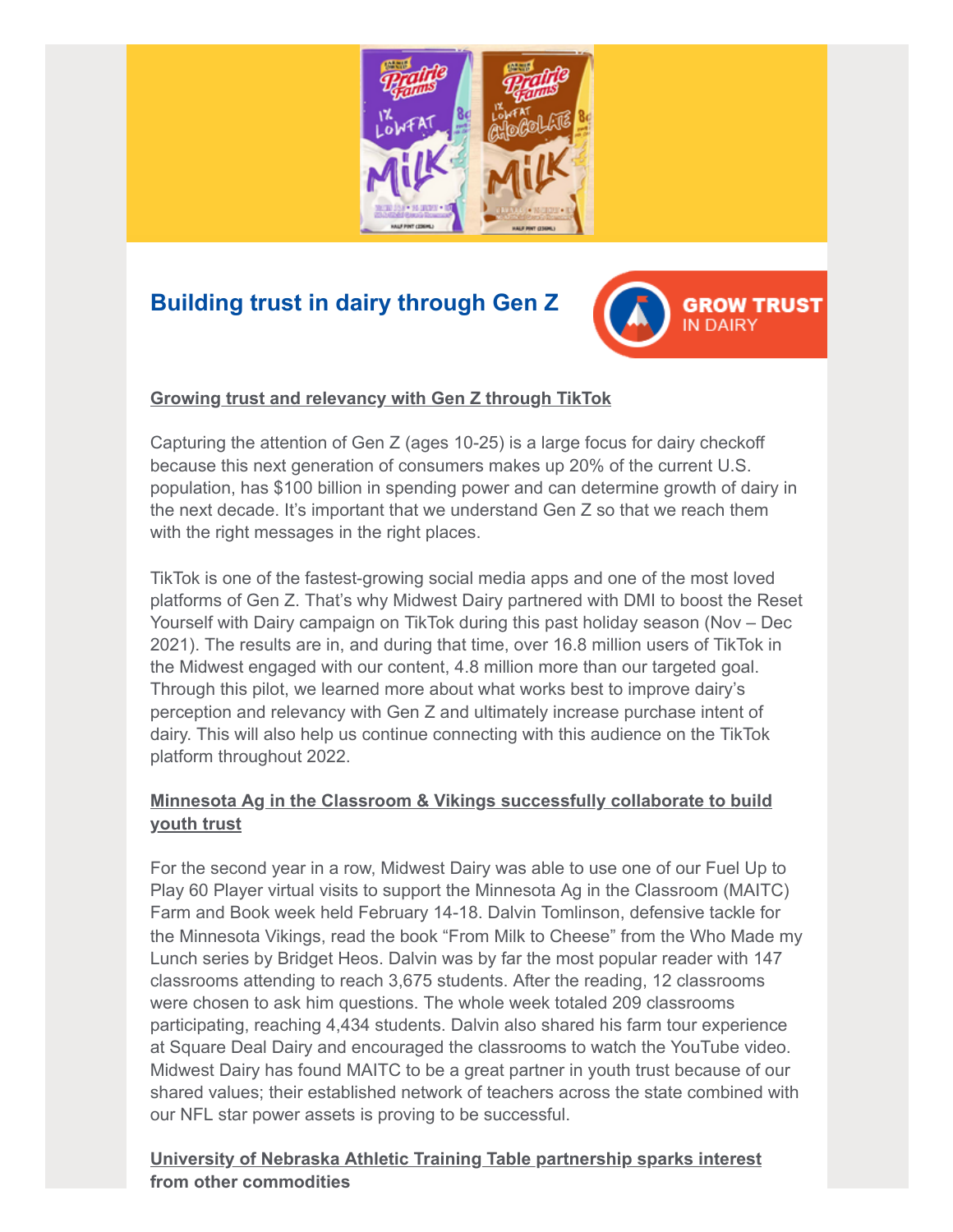Midwest Dairy has been working in partnership with Dave Ellis, RD, CSSD, Director of Performance Nutrition for the University of Nebraska Athletics, and his team over the past year to incorporate dairy menu items for athletes. Ellis currently incorporates dairy foods, including whey protein-based smoothies, Greek yogurt with collagen, Fairlife chocolate milk, cheese sticks, and many other menu items. Recognizing the potential to reach student-athletes, Midwest Dairy explored a new test and learn opportunity with University of Nebraska-Lincoln (UNL) with the addition of pizza ovens to their training table last October. The test and learn project was funded with funds approved from the Nebraska Division board that were checkoff dollars carried over during the merger of Midwest Dairy in 2011.

Midwest Dairy is also partnering with University of Nebraska Athletics and their marketing team on the first of its kind sports nutrition podcast series featuring Ellis, his team of Registered Dietitians, and student athletes. The podcast will reach Husker fans with messaging about the power of nutrition, including dairy foods, in fueling the body.

This partnership has caught the interest of other commodity groups who have interest in similar partnerships and exploration, recognizing the credibility and impact of the UNL sports nutrition department. Ellis notes that both he and the University of Nebraska Athletics Director, Trev Alberts, recognize they are in the middle of an agriculture-based state and are committed to supporting local farmers in any way possible.



**o ot e co od t es**

Graphic developed by Minnesota Ag in the Classroom to promote in Social media.



Dave Ellis, RD, CSSD poses in front of Midwest Dairy funded equipment storing dairy foods and ingredients.

# <span id="page-5-0"></span>**Promoting sustainable nutrition through partners**

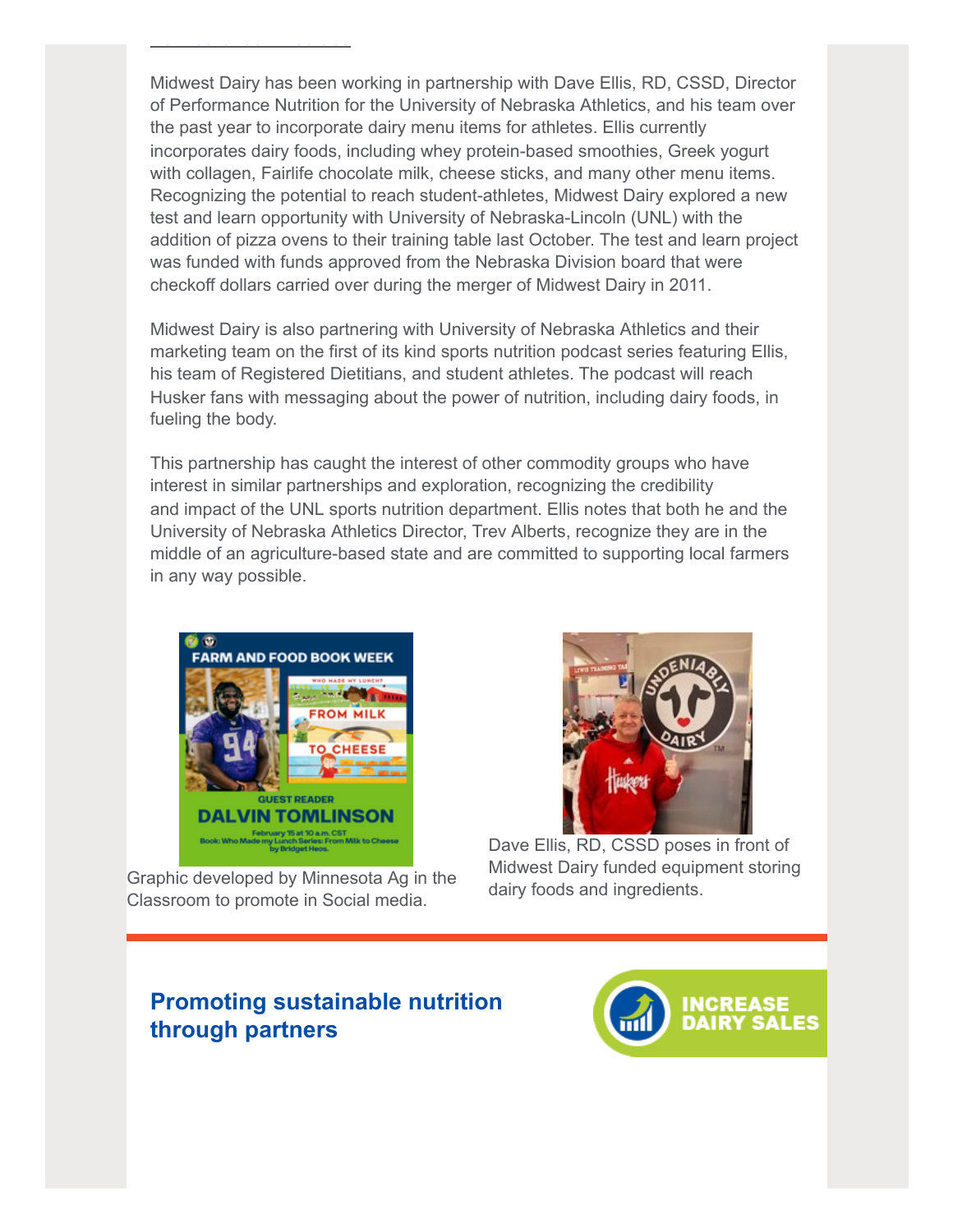## **"Sustainability starts with us" campaign at Corborn's Inc.**

Beginning March 1 and through May 2022, **Coborn's, Cashwise and Marketplace Foods** will run a local farm-featured dairy campaign before and during Earth Day. The activations highlight the Spagenske family from Menahga, Minnesota, sharing their sustainability story on a landing page, and the "What You Do #DairyDoesToo" videographic.

Dairy-friendly recipes such as baked French toast and potato cupcakes (including milk, yogurt, cheese, sour cream, and butter) will be shared via QR codes on aisle blade signage and cooler clings in-store. Coborn's convened with dairy vendors for product promotions through digital coupons. E-commerce online purchases are promoted with banner ads reading "Buy local. Buy sustainable". Other components include promoting the campaign through four social media platforms and weekly ad emails that reach more than 250,000 shoppers.

#### **Reset yourself with dairy at Kum & Go**

The "Reset Yourself with Dairy" theme is a perfect fit at Kum & Go convenience stores, which is targeting Gen Z consumers who are looking for immunity (overall health), calm, energy, and digestive health.

The "Fuel Your Body with Milk" campaign began March 1 and will run through April 2022. When shoppers purchase dairy milk, they can also save \$2.00 when they purchase Kum & Go's freshly made items, in turn drive dairy sales. Shoppers are targeted via in-app promotions, email, social media, and in-store signage. Kum & Go will have two more campaigns in 2022, with "Fuel Your Adventure with Milk" beginning this May. Kum & Go has 440 stores in eighteen states, eight of them in Midwest Dairy states.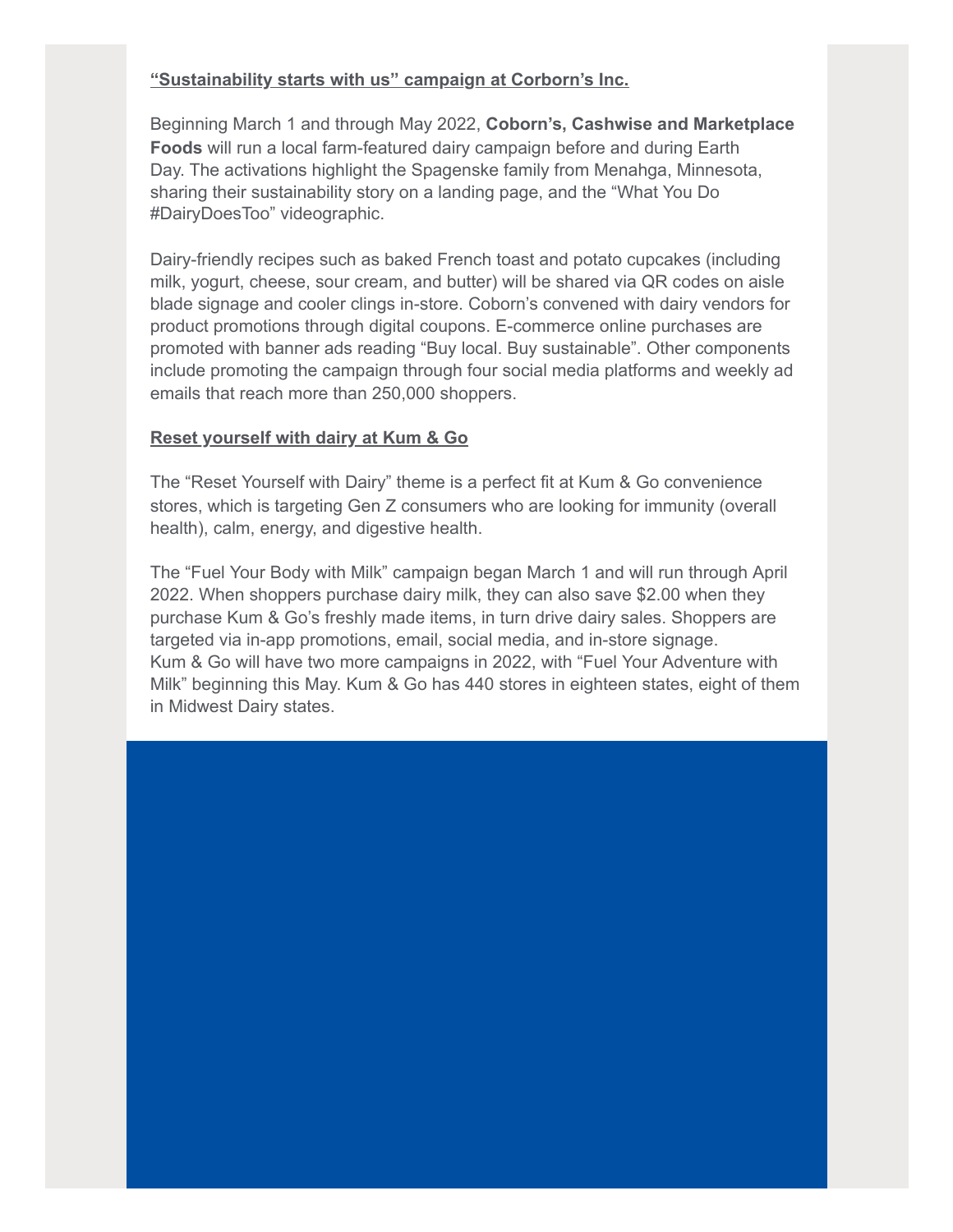

"Sustainability Starts With Us" Coborn's content example.

# <span id="page-7-0"></span>**State highlights**



Kum & Go in-store signage example.

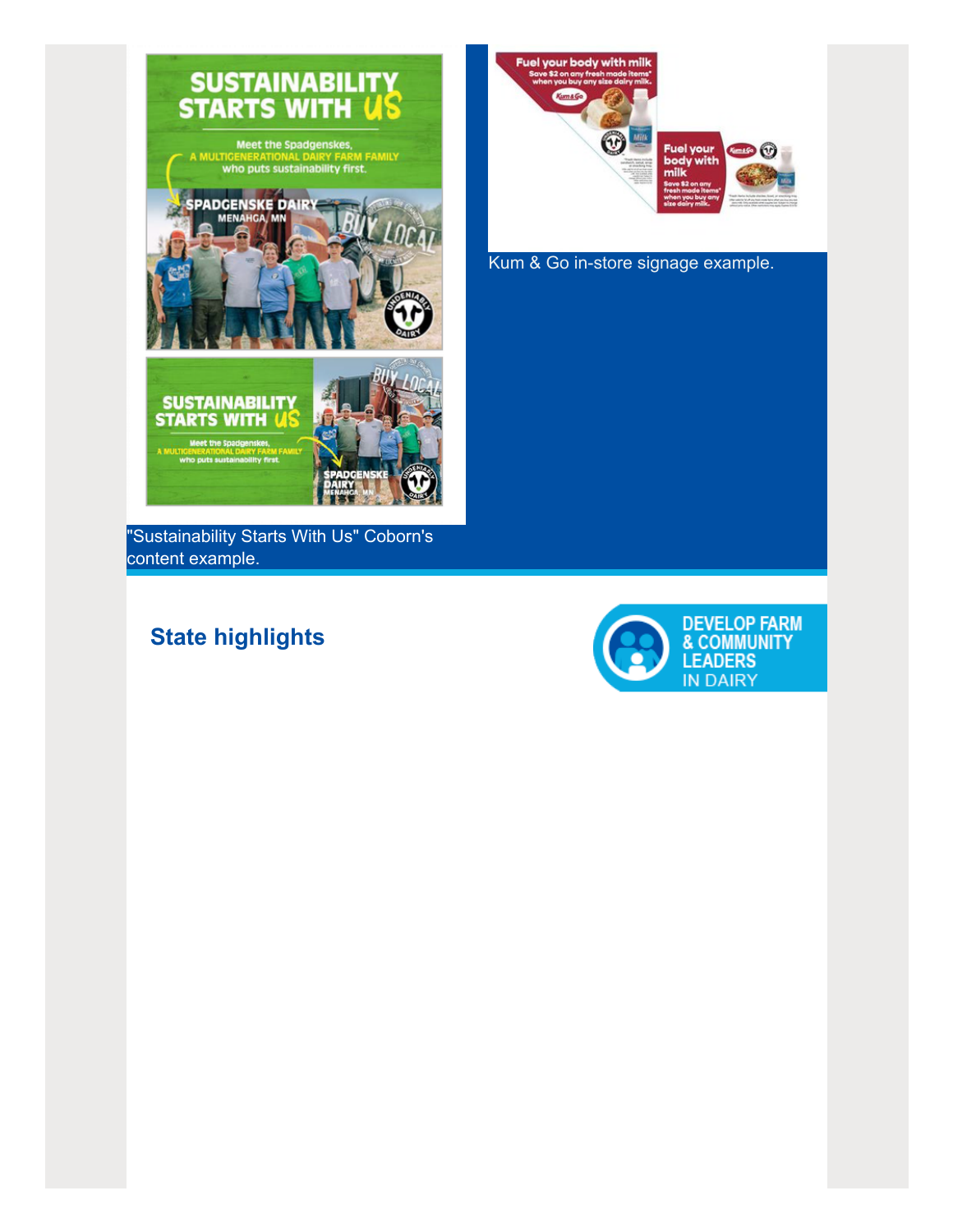## **Nebraska dairy farmers learn and network during ENGAGE Training**

Midwest Dairy hosted a state-wide ENGAGE Training that was held the day before the 2022 Nebraska State Dairy Association Convention in Columbus, Nebraska. Fifteen Nebraska dairy farmers and advocates participated in this workshop that focused on listening skills, asking questions, and sharing the dairy story to build trust. Participants also had the opportunity to network amongst their peers.

An added bonus to the day-long training was the Cheese Pairing Experience. Hy-Vee and Ramada Inn Food and Beverage experts gave participants the opportunity to taste six different delicious cheese pairings.

### **North Dakota dairy convention highlights**

North Dakota dairy farmers and supporters of the dairy industry braved the weather and headed to Bismarck for the 54<sup>th</sup> Annual North Dakota Dairy Convention January 19th.

The annual event was organized by the Milk Producers Association of North Dakota with support from sponsors, including Midwest Dairy. The daylong event included the annual meeting of Milk Producers Association of ND, awards presentation, and an opportunity for sponsors to provide highlights.

Midwest Dairy provided a dairy check off update and shared several examples of dairy promotion in action. The North Dakota Dairy Ambassadors Sydney Kleingartner and Fayth Hoger provided a video expressing their excitement about representing dairy farm families this year.

# <span id="page-8-0"></span>**Promoting and providing dairy's nutritional benefits**



## **Video assets showcase dairy's positive health benefits**

As part of Midwest Dairy's work to grow trust through thought leader organizations, we have created two new video assets which will be used during this year with different partners.

These two 90-second consumer-friendly videos were created to highlight dairy's positive role in two hot topics: digestive health and immunity. They incorporate messaging targeting consumers, specifically Gen Z and Gen Z parents. Organizations will have the opportunity to share these videos in several ways with their consumer audience to help increase trust in dairy. **[Click here](http://links.midwestdairy.com/c/7/eyJhaSI6MTA2Njk3NjIsImUiOiJwaWFfYWxsX3N0YXRlc0BtaWR3ZXN0ZGFpcnkuY29tIiwicmkiOiJjb250YWN0LTNiZmRiMDA2YTBmNzQwZTk5OTViNzQxMjE3NTliYmQ2LWJiZjRhZDFkNGExYTQ0YTE5MjEyNWM4YzJmMDAyNDhjIiwicnEiOiIwMi1iMjIwODQtZWI2YmUxZWI1OWE4NDkyNDlkMzIxMGE2MGU2ODE4MWQiLCJwaCI6bnVsbCwibSI6dHJ1ZSwidWkiOiI0IiwidW4iOiJTY2hvb2xNaWxrIiwidSI6Imh0dHBzOi8vd3d3LnlvdXR1YmUuY29tL3dhdGNoP3Y9NWt5RXdiWTFxWmMmX2NsZGVlPWNHbGhYMkZzYkY5emRHRjBaWE5BYldsa2QyVnpkR1JoYVhKNUxtTnZiUSUzZCUzZCZyZWNpcGllbnRpZD1jb250YWN0LTNiZmRiMDA2YTBmNzQwZTk5OTViNzQxMjE3NTliYmQ2LWJiZjRhZDFkNGExYTQ0YTE5MjEyNWM4YzJmMDAyNDhjJmVzaWQ9ZTk5Yjg5YmUtYjVhYi1lYzExLTk4M2YtMDAwZDNhMTAyODRkIn0/amKECJVudJyefoZsqZQDzA)** to learn how fermented dairy foods impact your gut health. **[Click here](http://links.midwestdairy.com/c/7/eyJhaSI6MTA2Njk3NjIsImUiOiJwaWFfYWxsX3N0YXRlc0BtaWR3ZXN0ZGFpcnkuY29tIiwicmkiOiJjb250YWN0LTNiZmRiMDA2YTBmNzQwZTk5OTViNzQxMjE3NTliYmQ2LWJiZjRhZDFkNGExYTQ0YTE5MjEyNWM4YzJmMDAyNDhjIiwicnEiOiIwMi1iMjIwODQtZWI2YmUxZWI1OWE4NDkyNDlkMzIxMGE2MGU2ODE4MWQiLCJwaCI6bnVsbCwibSI6dHJ1ZSwidWkiOiI1IiwidW4iOiIiLCJ1IjoiaHR0cHM6Ly93d3cueW91dHViZS5jb20vd2F0Y2g_dj02bXFQdV9SYmJFbyZfY2xkZWU9Y0dsaFgyRnNiRjl6ZEdGMFpYTkFiV2xrZDJWemRHUmhhWEo1TG1OdmJRJTNkJTNkJnJlY2lwaWVudGlkPWNvbnRhY3QtM2JmZGIwMDZhMGY3NDBlOTk5NWI3NDEyMTc1OWJiZDYtYmJmNGFkMWQ0YTFhNDRhMTkyMTI1YzhjMmYwMDI0OGMmZXNpZD1lOTliODliZS1iNWFiLWVjMTEtOTgzZi0wMDBkM2ExMDI4NGQifQ/H9hdTm1iVXDRmKfLK2i7Tw)** to see how dairy plus plants make an immunity dream team. These videos can also be found on the Midwest Dairy YouTube page.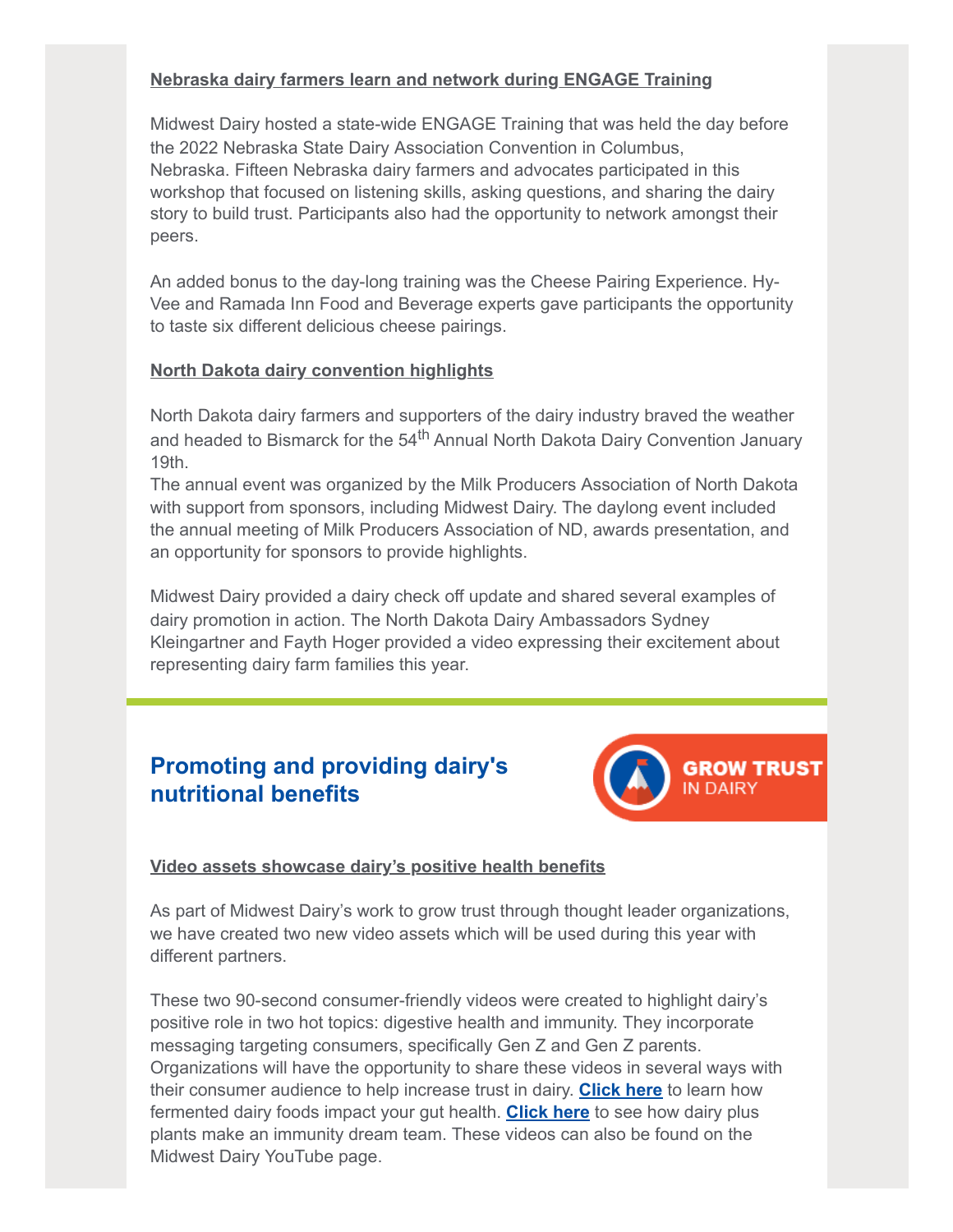### **Fighting food insecurity**

Nebraska thought leaders and farmers came together March 3<sup>rd</sup> to support the Food Bank for the Heartland at their 21<sup>st</sup> Annual Celebrity Chef event to support reaching their fundraising goal. For every dollar raised, the Food Bank can provide four meals to those in need, including milk, cheese, and other dairy items. The Food Bank for the Heartland was able to raise \$500,000, equating to 2 million meals for those in need.

Thought leaders in attendance included the Omaha Public Schools food service director, the University of Nebraska at Lincoln Extension Nutrition and Manure Management staff, and a Nebraska Urban Indian Health Coalition staff member. Dairy farmers Brooke and Adam Engelman also attended to share dairy's sustainability story and about their local dairy farm.

This event served as a way to support the Food Bank for the Heartland, the 93 counties they serve, and foster relationships with thought leaders throughout the community. Keeping dairy at the forefront of these leaders' minds helps them continue to see dairy as good for themselves, those they serve, the planet, and their communities. More on the event can be found **[here](http://links.midwestdairy.com/c/7/eyJhaSI6MTA2Njk3NjIsImUiOiJwaWFfYWxsX3N0YXRlc0BtaWR3ZXN0ZGFpcnkuY29tIiwicmkiOiJjb250YWN0LTNiZmRiMDA2YTBmNzQwZTk5OTViNzQxMjE3NTliYmQ2LWJiZjRhZDFkNGExYTQ0YTE5MjEyNWM4YzJmMDAyNDhjIiwicnEiOiIwMi1iMjIwODQtZWI2YmUxZWI1OWE4NDkyNDlkMzIxMGE2MGU2ODE4MWQiLCJwaCI6bnVsbCwibSI6dHJ1ZSwidWkiOiI2IiwidW4iOiIiLCJ1IjoiaHR0cHM6Ly93d3cua2V0di5jb20vYXJ0aWNsZS9vbWFoYS1jZWxlYnJpdHktY2hlZi1ldmVudC1yaWNoYXJkLWJsYWlzLzM5MzE2NTE5P19jbGRlZT1jR2xoWDJGc2JGOXpkR0YwWlhOQWJXbGtkMlZ6ZEdSaGFYSjVMbU52YlElM2QlM2QmcmVjaXBpZW50aWQ9Y29udGFjdC0zYmZkYjAwNmEwZjc0MGU5OTk1Yjc0MTIxNzU5YmJkNi1iYmY0YWQxZDRhMWE0NGExOTIxMjVjOGMyZjAwMjQ4YyZlc2lkPWU5OWI4OWJlLWI1YWItZWMxMS05ODNmLTAwMGQzYTEwMjg0ZCJ9/pJz1YlMeKXpPHN28gRDEBQ)**.

### **GENYOUth priorities align with dairy farmers**

Anne Marie Krautheim, a registered dietitian with the dairy checkoff for over 30 years and most recently GENYOUth's President and Chief Wellness Officer, is now GENYOUth's new CEO. Krautheim acknowledged that dairy and the work of America's dairy farmers will continue to be front and center as part of a healthy school community as the organization focuses on three priorities: growing participation in school meals, improving the cafeteria experience and shaping how teachers teach and how students learn about food from farm to table.

Since the pandemic began, GENYOUth has raised over \$13M and provided grants to more than 10,000 schools to help purchase equipment needed to deliver school meals, providing support to serve 321 million pounds of milk in school year 2021.

Long-standing partner PepsiCo stepped up to be the presenting sponsor of the 2022 Taste of the NFL. Their funding supported the execution of a live event, along with cafeteria transformations and the introduction of smoothie programs in five high schools in the Los Angeles Unified School District. Additionally, their funding along with additional Taste of the NFL proceeds will be distributed to schools in all 32 NFL Club markets to fund coolers, grab-n-go carts and other equipment that will increase access to and participation in school meals. Midwest Dairy has three NFL clubs within our footprint: the Chicago Bears, Kansas City Chiefs and Minnesota Vikings.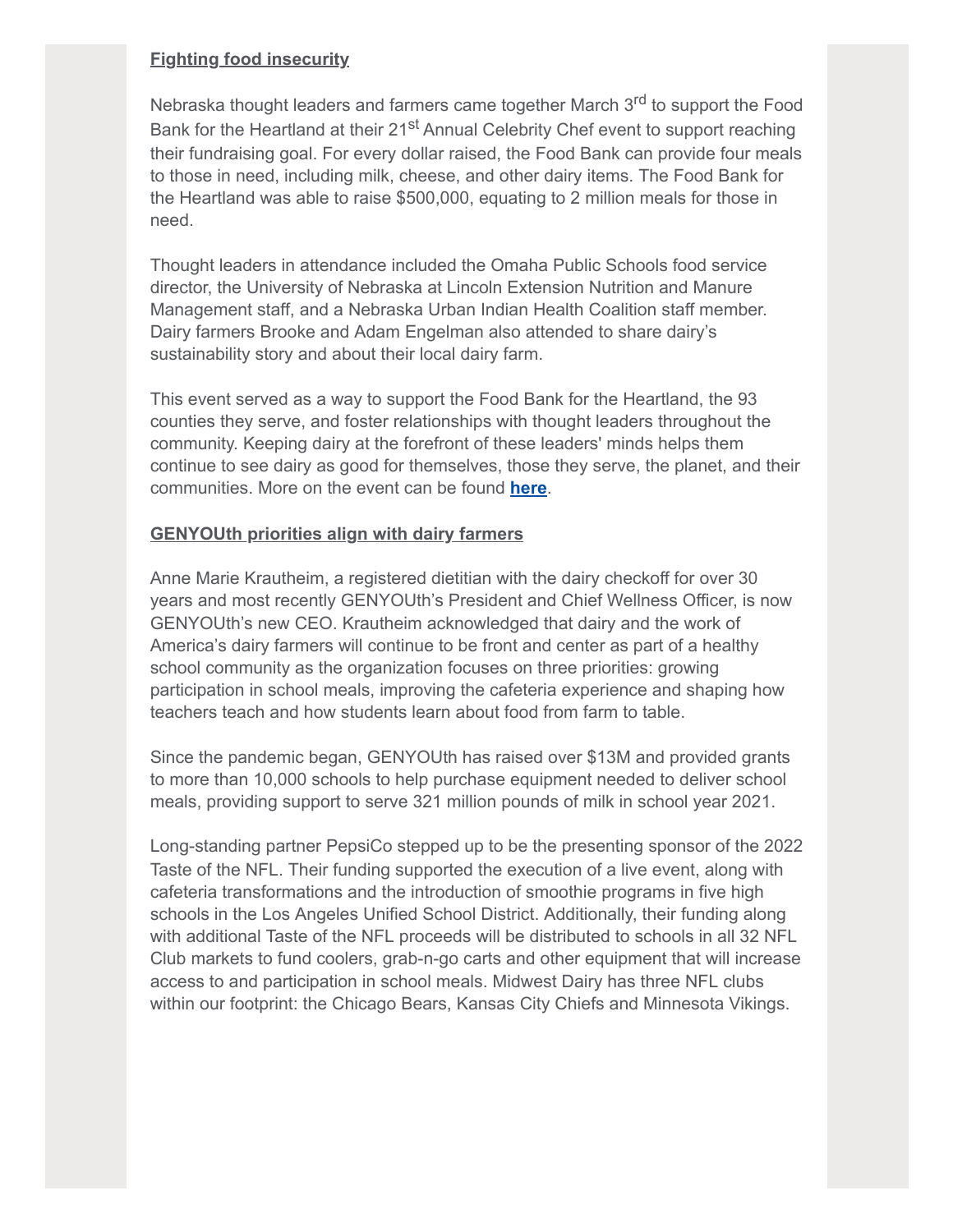

"Listen to Your Gut - Digestive Health" video content example.





The Taste of the NFL event on Super Bowl weekend generated over 1.9 billion media impressions.

Y

Arkansas / Missouri / Oklahoma **Stacy Dohle** 417-298-2780 **[sdohle@midwestdairy.com](mailto:sdohle@midwestdairy.com)**

Iowa **Mitch Schulte** 319-775-3451 **[mschulte@midwestdairy.com](mailto:mschulte@midwestdairy.com)**

**Minnesota Lucas Sjostrom** 320-249-8701 **[lsjostrom@midwestdairy.com](mailto:lsjostrom@midwestdairy.com)**

North Dakota **Beth Bruck-Upton** 402-707-9135 **bupton[@midwestdairy.com](mailto:aboeshans@midwestdairy.com)** Illinois **Kendra Anderson** 309-825-2196 **[kanderson@midwestdairy.com](mailto:kanderson@midwestdairy.com)**

Kansas **Ron Grusenmeyer** 816-873-0351 **[rgrusenmeyer@midwestdairy.com](mailto:rgrusenmeyer@midwestdairy.com)**

Nebraska **Tracy J Behnken** 531-207-4291 **[tbehnken@midwestdairy.com](mailto:tbehnken@midwestdairy.com)**

South Dakota **Tom Peterson** 605-251-2439 **[tpeterson@midwestdairy.com](mailto:tpeterson@midwestdairy.com)**